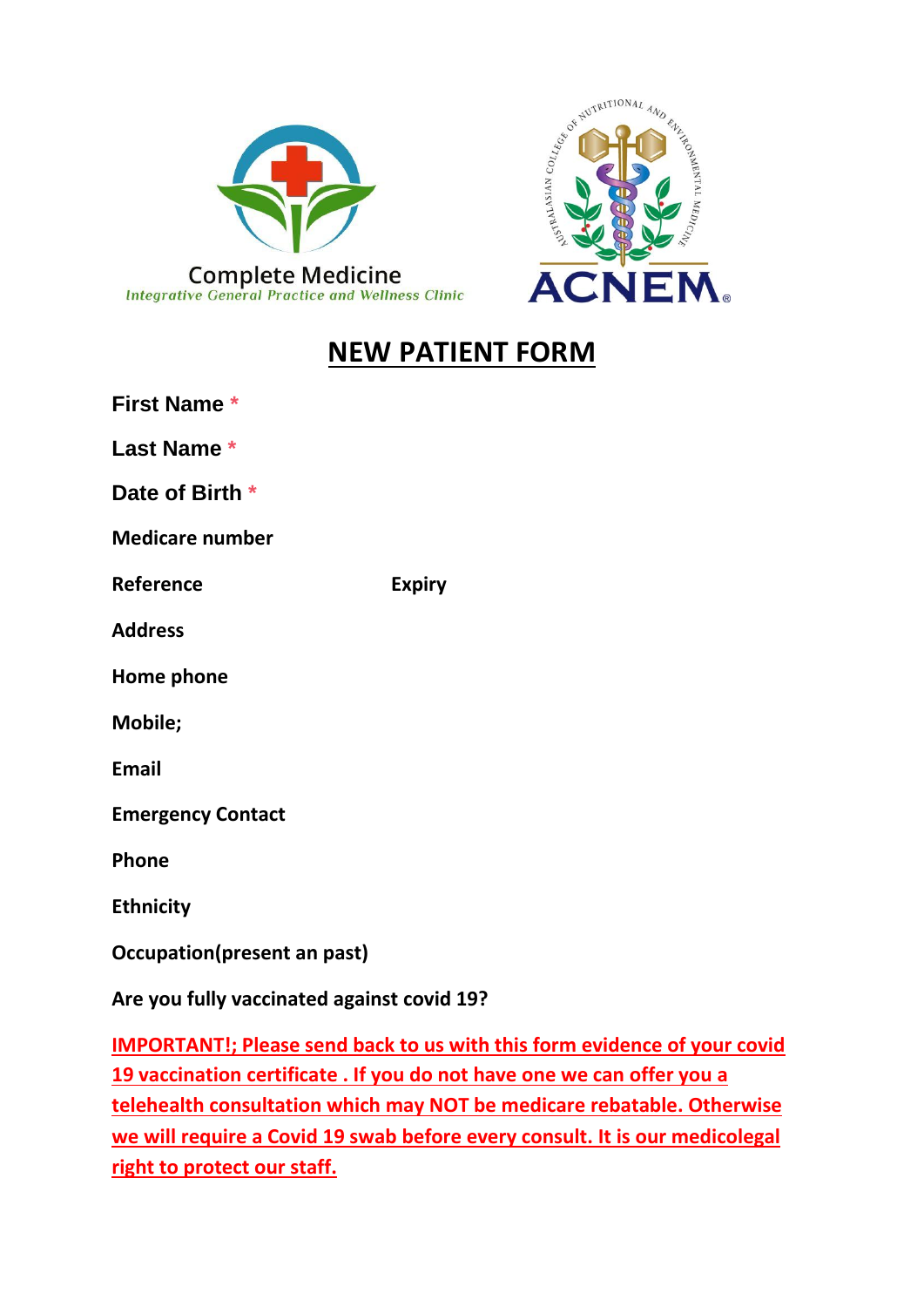# **Your Health Journey**

## **Are you ready for change?**

 $\bigcirc$  Strongly Disagree Disagree ONeutral OAgree OStrongly Agree

## **I value my health highly.**

 $\bigcirc$ Strongly Disagree $\bigcirc$  Disagree $\bigcirc$  Neutral  $\bigcirc$  Agree Strongly Agree

**Addressing my health issues is now a priority in my life.**

 $\bigcirc$ Strongly Disagree $\bigcirc$  Disagree $\bigcirc$  Neutra $\bigcirc$  Agree  $\bigcirc$  Strongly Agree

**I am now willing to work hard to achieve my health goals.**

○Strongly Disagree○ Disagree ○ Neutral○ Agree ○ Strongly Agree

**I am responsible for achieving my health goals.**

○Strongly Disagree○ Disagree ○ Neutral○ Agree ○ Strongly Agree

**What are your complaints?**

**What are your health goals? What will you feel when you have achieved your goal? LIST 3.**

**What have you done so far to solve this problem(s)?**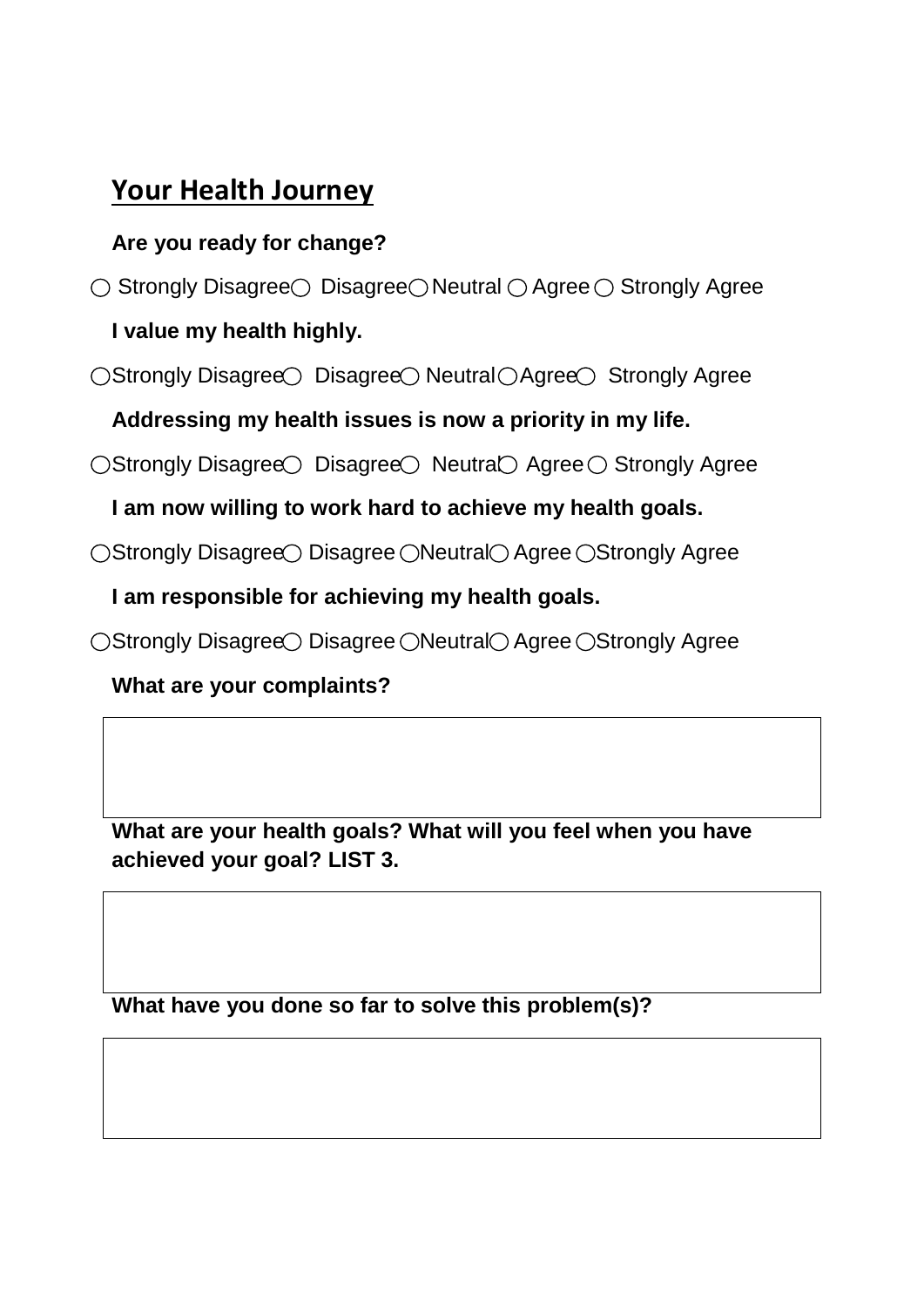# Current symptom checklist

- o Indigestion
- o Constipation
- o Excessive burping
- o Diarrhoea
- o Nausea or Vomiting
- o Loose stools but not watery
- o Abdominal Cramps or Pain
- o Regular Bowel Movement
- o Abdominal Bloating or Wind
- o Irregular Bowel Movement
- o Green or yellow coloured stools
- o Black coloured stools
- o Blood in stools
- o Weight gain
- o Weight loss
- o Intolerance to cold
- o Intolerance to heat
- o Anxiety
- o Depression
- o Dizziness or feeling light headed
- o Tiredness
- o Palpitations
- o Hair Loss
- o Hot flushes
- o Night sweats
- o For females: Heavy periods
- o Acne
- o For Females: Premenstrual Tension e.g. Emotional, Breast tenderness before menstruation
- o Poor Concentration or "Brain Fog"
- o Headaches
- o Migraines
- o Muscle cramps
- o White spots on nails
- o Cold hands and feet
- o Generalised aches and pains in muscles and joints
- o Frequent viral infections
- o Shortness of Breath
- o Chest pain
- o Breast lumps
- o Lumps in armpit, groin or neck
- o Blood loss from stomach or bowels
- o Chronic headaches

| $\circ$ Did you enjoy school? Yes                     |      | No.     |         |     |     |  |
|-------------------------------------------------------|------|---------|---------|-----|-----|--|
| $\circ$ Typical grades in school: A B C D F           |      |         |         |     |     |  |
| $\circ$ Tendency for Anger: High                      |      | Average |         | Low |     |  |
| o Tendency for Anxiety: High Average                  |      |         |         | Low |     |  |
| o Pain threshold:                                     | High | Average |         | Low |     |  |
| $\circ$ Do you function well under stress? Yes<br>No. |      |         |         |     |     |  |
| $\circ$ Are you competitive at sports?                |      | Very    | Average |     | No. |  |

-----------------------------------------------------------------------------------------------------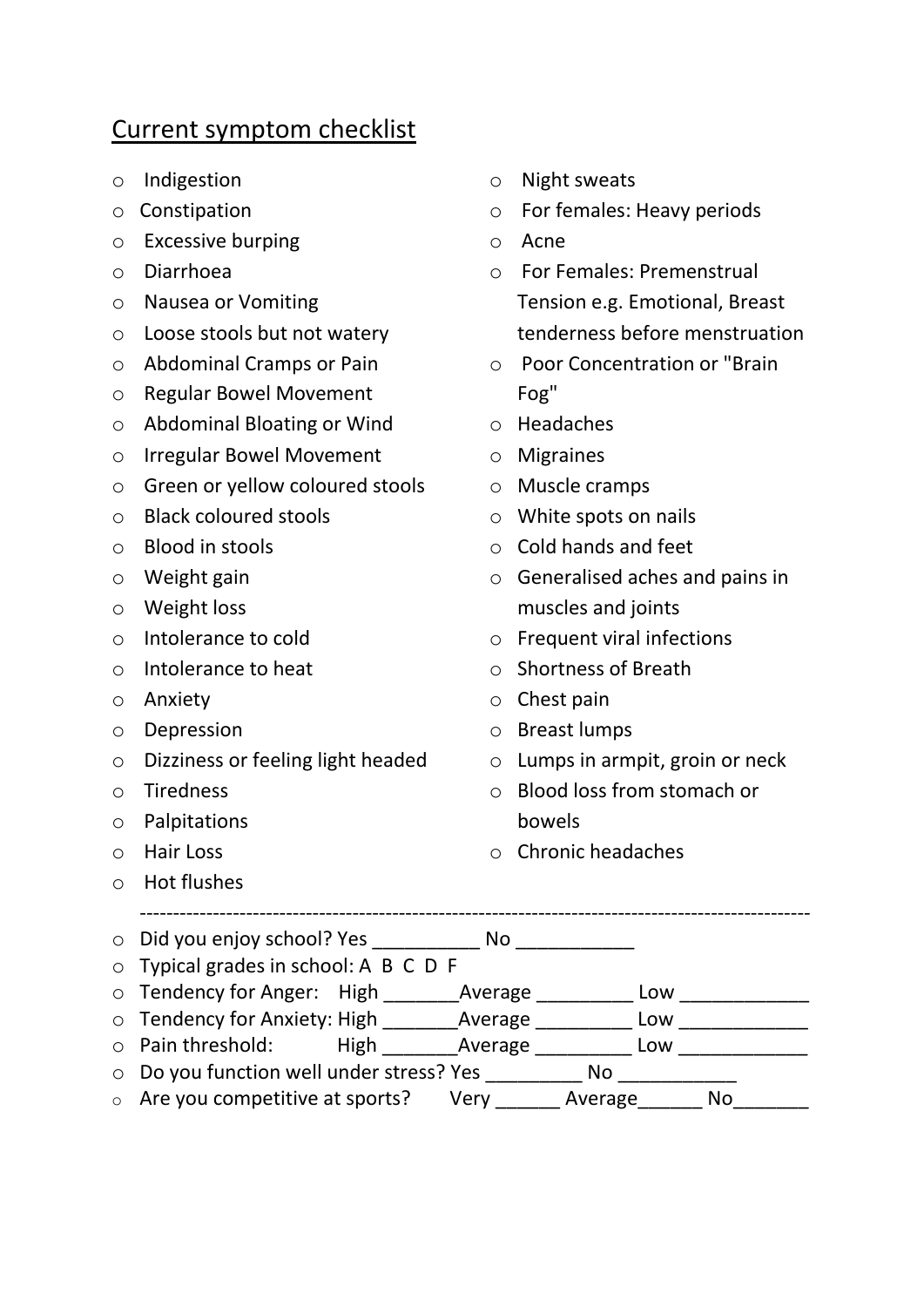## **Please Select the Symptoms or Traits that Apply to You (Family members or a carer can help fill out this form if required).**

- o poor stress control
- o poor short-term memory
- $\circ$  sensitivity to bright lights
- o sensitivity to loud noises
- o morning nausea
- o affinity for spicy and salty foods
- o tendency to delay or skip breakfast
- o tendency to be overweight
- o very dry skin
- o obsessive/compulsive tendencies
- $\circ$  pale skin, inability to tan
- o extreme mood swings
- o high irritability and temper
- o history of a reading disorder
- o history of underachievement
- o severe inner tension
- o little or no dream recall
- o frequent infections
- o autoimmune disorders
- $\circ$  premature graving of hair
- o abnormal or absent menstrual periods
- o ringing in the ears

#### **Any other symptoms?**

- o poor muscle development
- o history of perfectionism
- o "fruity" breath and/or body odour
- o stretch marks (striae) on skin
- o spleen-area pain
- o severe depression
- o severe anxiety
- o fear of airplane travel, tornadoes, etc.
- o very strong willed
- $\circ$  obsessions with negative thoughts
- $\circ$  joint pains
- o delayed puberty
- o poor wound healing
- o dark or mauve-colored urine
- o psoriasis
- $\circ$  tendency to stay up very late
- o delusional thoughts
- o auditory hallucinations
- o social isolation
- o enjoys spicy foods
- o dry eyes and mouth
- o artistic or musical ability

#### **Past Medical History**

- o High Blood Pressure
- o Heart Disease
- o High Cholesterol
- o Asthma
- o Sleep Apnoea
- o Anxiety/Depression (please complete the next page )
- o Chronic Fatigue Syndrome
- o Fibromyalgia
- o Irritable Bowel Syndrome
- o Inflammatory Bowel Disease
- o Diabetes
- o Fatty Liver
- o Hypothyroidism
- o Hyperthyroidism
- o Rheumatoid Arthritis
- o Cancer
- o Endometriosis
- o Polycystic Ovaries
- o Uterine Fibroids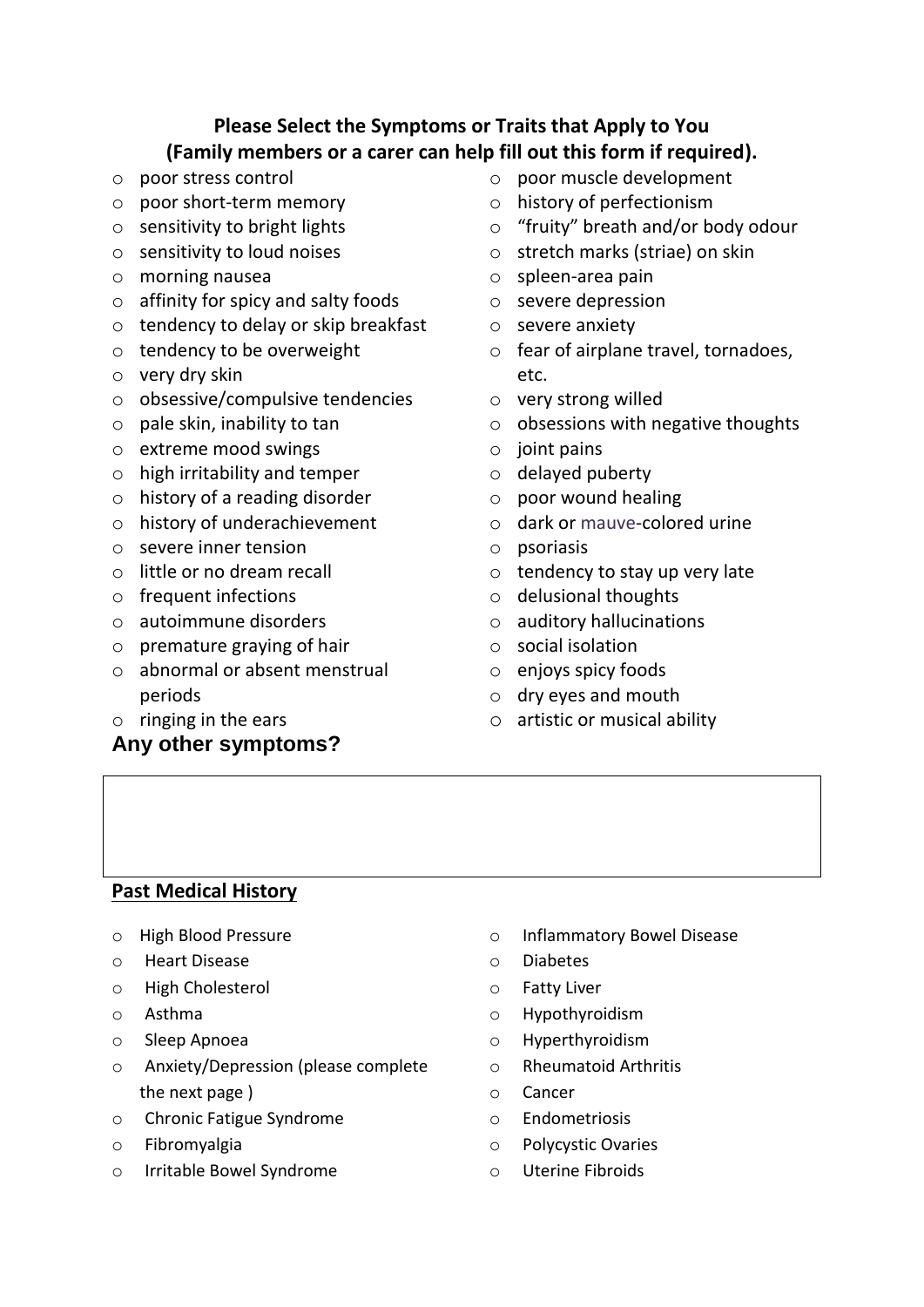**Have you had surgery in the past? If yes, please list.** 

**Do you have any family history of any condition? If yes, please list the conditions. \***

**!!!!!!Do you have any relevant results to show the doctor? e.g. blood test results. If yes, please email or bring to the consult !!!!!!!!!!! (very important!!!!!!!!!!!!!!!!!!!!!!!!!!!!!!!!!!!!!!!!!!!!!!!!!!!!!!)**

**Medication History**

**Please list any types of medication you are currently taking.** 

**Please list any drug or food allergies.**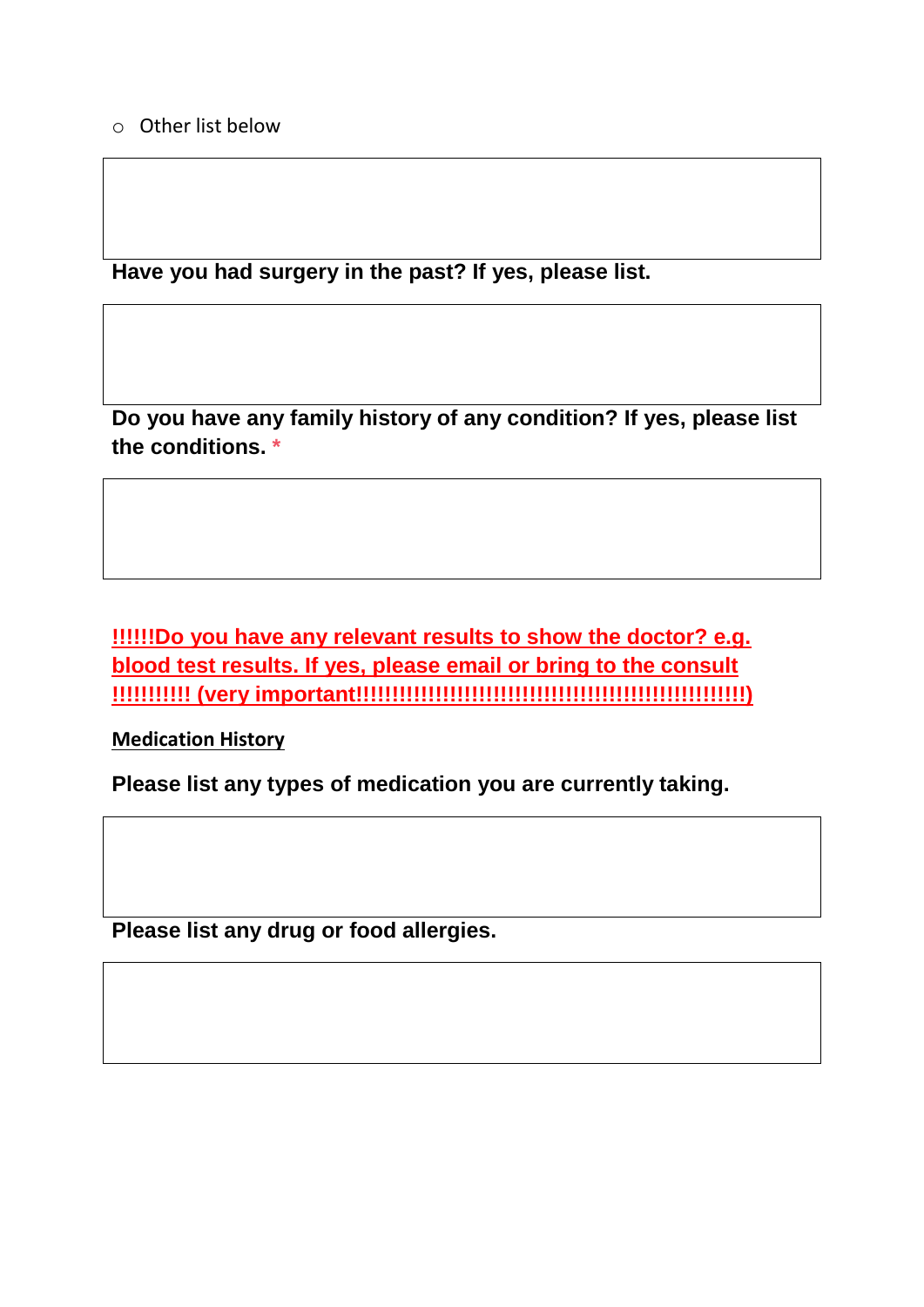**Social History**

**Do you smoke? \***

**Do you drink alcohol? \***

**Who is at home with you? \***

**How often do you exercise? \***

**How many hours do you sleep each night? \***

**Do you use screens before sleep? e.g. watch tv, laptops, phones \***

**Do you sleep before midnight? \***

**Do you wake up in the middle of the night? e.g. 2am or 3am \***

**Do you wake up feeling refreshed? \***

**Any other current stressors?**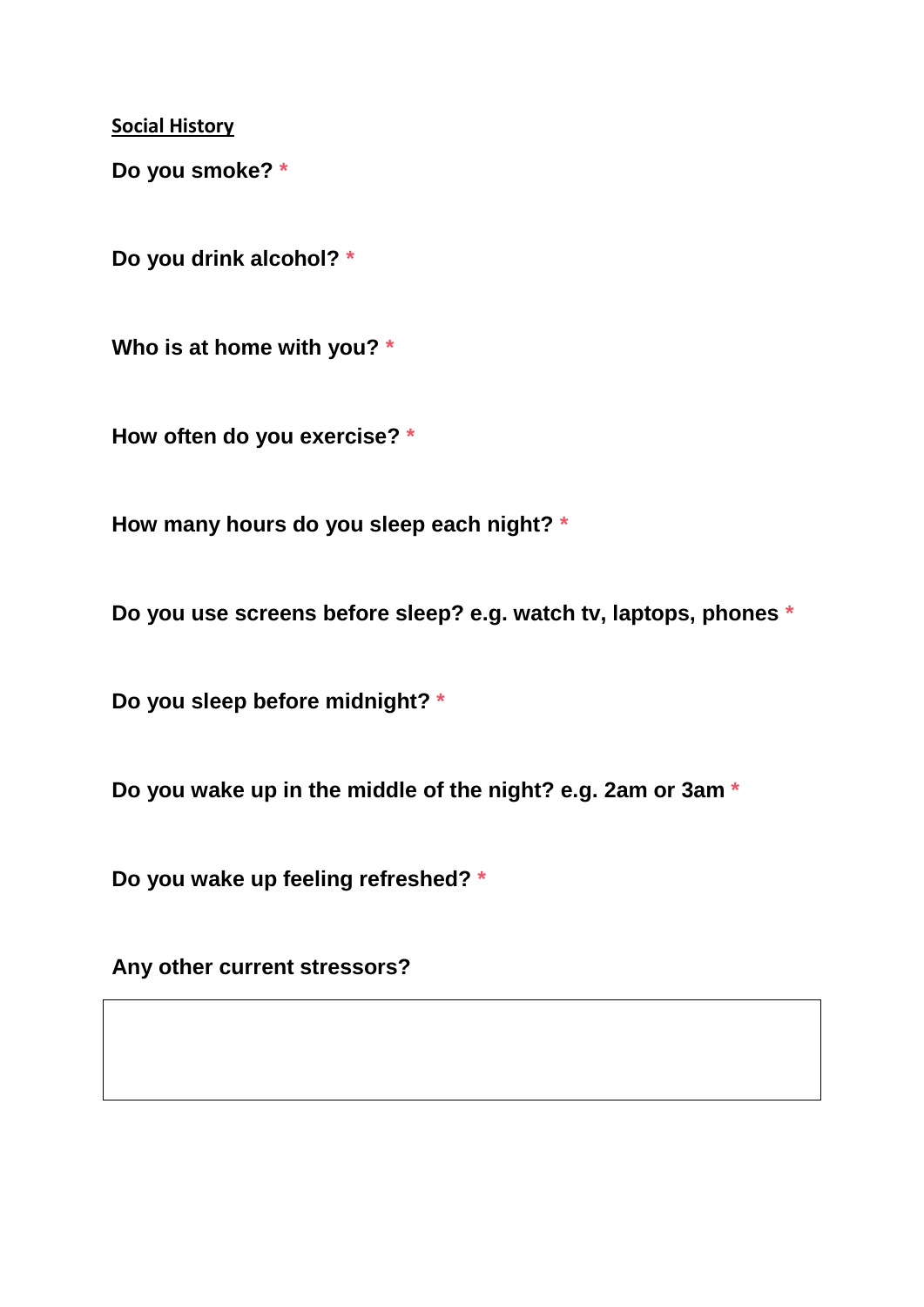### **Past Stressful Events**

**Please list any stressful or major life events you've experienced below together with when they happened and the impact they had upon your health. e.g. Work stress in my 20's and gained weight.** 

**Your Eating Habits**

**What did you eat for breakfast yesterday? \***

**What did you eat for lunch yesterday? \***

**What did you eat for dinner yesterday? \***

**What do you drink in the day and how much ? e.g. 2 litres of water, 3-4 cups of coffee \***

**Do you snack between meals? \*please list the items.**

**Do you eat when you feel stressed, emotional or bored? \***

**How often do you cook your own meals? \***

**How often do you eat ready made meals? e.g. takeaways, restaurants**